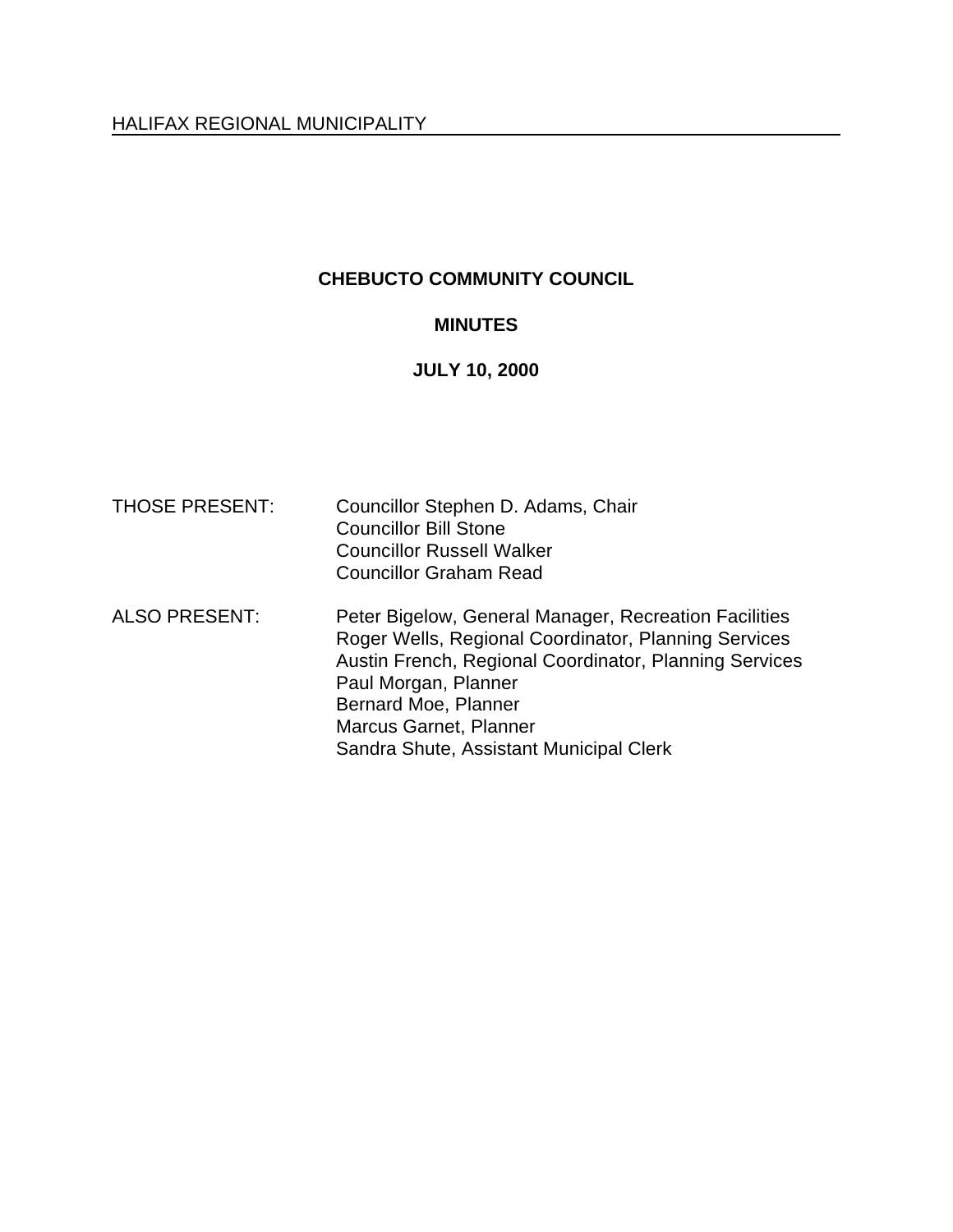# **TABLE OF CONTENTS**

| 1.  |                                                                             |                                                                                                                                                                                                                                     |
|-----|-----------------------------------------------------------------------------|-------------------------------------------------------------------------------------------------------------------------------------------------------------------------------------------------------------------------------------|
| 2.  |                                                                             |                                                                                                                                                                                                                                     |
| 3.  | Approval of the Order of Business and Approval of Additions and Deletions 4 |                                                                                                                                                                                                                                     |
| 4.  | <b>Business Arising Out of the Minutes</b>                                  |                                                                                                                                                                                                                                     |
|     | 4.1                                                                         | <b>Status Sheet Items</b>                                                                                                                                                                                                           |
| 5.  |                                                                             |                                                                                                                                                                                                                                     |
| 6.  |                                                                             |                                                                                                                                                                                                                                     |
| 7.  | <b>Consideration of Deferred Business</b>                                   |                                                                                                                                                                                                                                     |
|     | 7.1                                                                         | Decision of Community Council re Case 00210 - Development Agreement<br>Application - 32 and 32A Frederick Avenue, Mainland Halifax  5                                                                                               |
| 8.  |                                                                             |                                                                                                                                                                                                                                     |
| 9.  |                                                                             | Correspondence, Petitions and Delegations - None  6                                                                                                                                                                                 |
| 10. | Reports                                                                     |                                                                                                                                                                                                                                     |
|     | 10.1                                                                        | Case 00257 - Application for a Stage II Development Agreement for                                                                                                                                                                   |
|     | 10.2                                                                        | Lands within Clayton Park West, Phase 4G (Block BC-9A)  6<br>Case 00230 - Development Agreement for 2688 Dutch Village Road, Halifax<br>"Pepperberry" (Bed & Breakfast) (Give Notice of Motion and                                  |
|     | 10.3<br>10.4                                                                | Hemlock Ravine Management Plan  8<br>Case 00207 - Request by Atlantic Shopping Centres to amend the<br>C-2A zone signage requirements in the Land Use By-laws for<br>Halifax Peninsula and Halifax Mainland (Give First Reading and |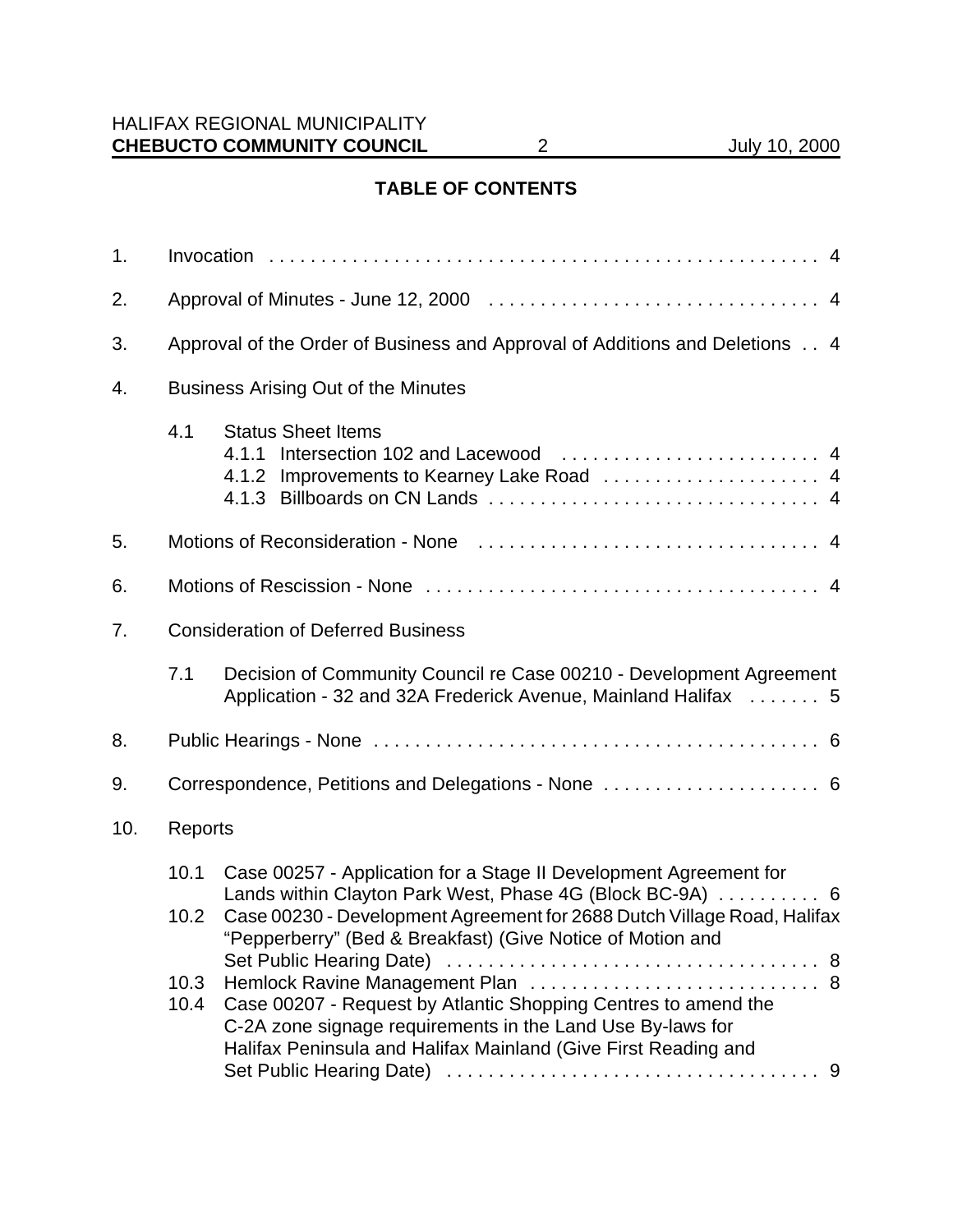|     |                    | <b>HALIFAX REGIONAL MUNICIPALITY</b><br><b>CHEBUCTO COMMUNITY COUNCIL</b>                                                | 3 | July 10, 2000 |
|-----|--------------------|--------------------------------------------------------------------------------------------------------------------------|---|---------------|
|     |                    |                                                                                                                          |   |               |
|     | 10.5               | Case 00061 - Proposed Amendment to the Stage II Development<br>Agreement for Phases 1A and 2 - Royale Hemlock Estates  9 |   |               |
|     | 10.6               | Case 00264 - Stage II Development Agreement application -                                                                |   |               |
| 11. |                    |                                                                                                                          |   |               |
| 12. | <b>Added Items</b> |                                                                                                                          |   |               |
|     | 12.1<br>12.2       | Presentation - Fleming Park/Williams Lake Road Lands  10                                                                 |   |               |
| 13. |                    |                                                                                                                          |   |               |
| 14. |                    |                                                                                                                          |   |               |
| 15. |                    |                                                                                                                          |   |               |
| 16. |                    |                                                                                                                          |   |               |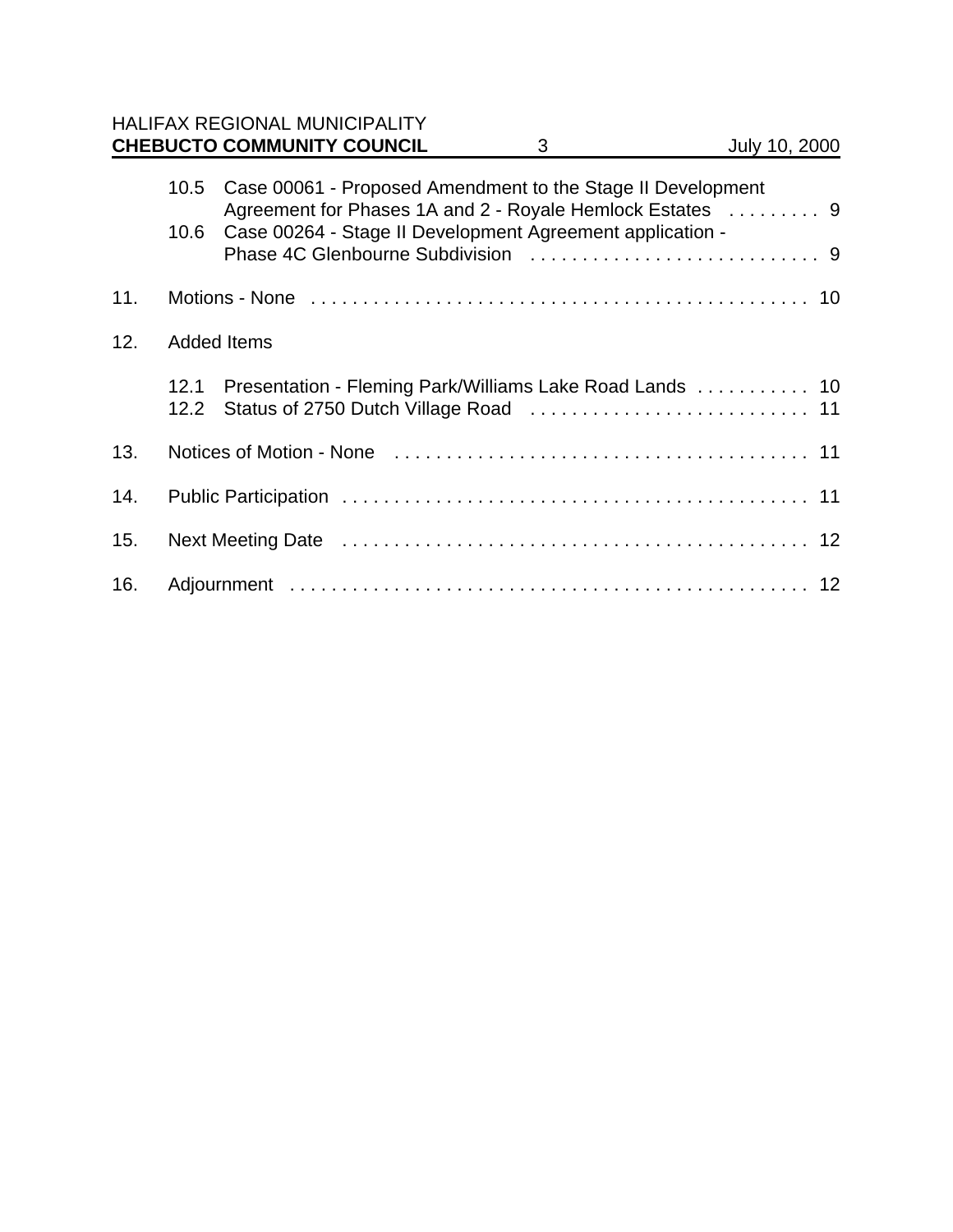## 1. **INVOCATION**

The meeting was called to order at 7:00 p.m. with an Invocation at 2750 Dutch Village Road, Halifax. At a later point in the meeting, the Chair acknowledged the presence of Mary Ann McGrath, MLA.

## 2. **APPROVAL OF MINUTES - JUNE 12, 2000**

**MOVED by Councillors Stone and Read to approve the Minutes of meeting held on June 12, 2000 as circulated. MOTION PUT AND PASSED.**

## 3. **APPROVAL OF THE ORDER OF BUSINESS AND APPROVAL OF ADDITIONS AND DELETIONS**

Added Items: Presentation - Fleming Park/Williams Lake Road Lands Councillor Read - Status of HRM Building - 2750 Dutch Village Road

**MOVED by Councillors Stone and Walker to approve the Order of Business as amended. MOTION PUT AND PASSED.**

#### 4. **BUSINESS ARISING OUT OF THE MINUTES**

#### 4.1 **Status Sheet Items**

- 4.1.1 Intersection 102 and Lacewood No change.
- 4.1.2 Improvements to Kearney Lake Road No change.
- 4.1.3 Billboards on CN Lands

Community Council was in receipt of an Information Report dated June 27, 2000 providing additional information requested by Community Council. Councillor Walker advised that this matter was in the hands of Regional Council but is to remain on the Status Sheet.

- 5. **MOTIONS OF RECONSIDERATION** None
- 6. **MOTIONS OF RESCISSION** None
- 7. **CONSIDERATION OF DEFERRED BUSINESS**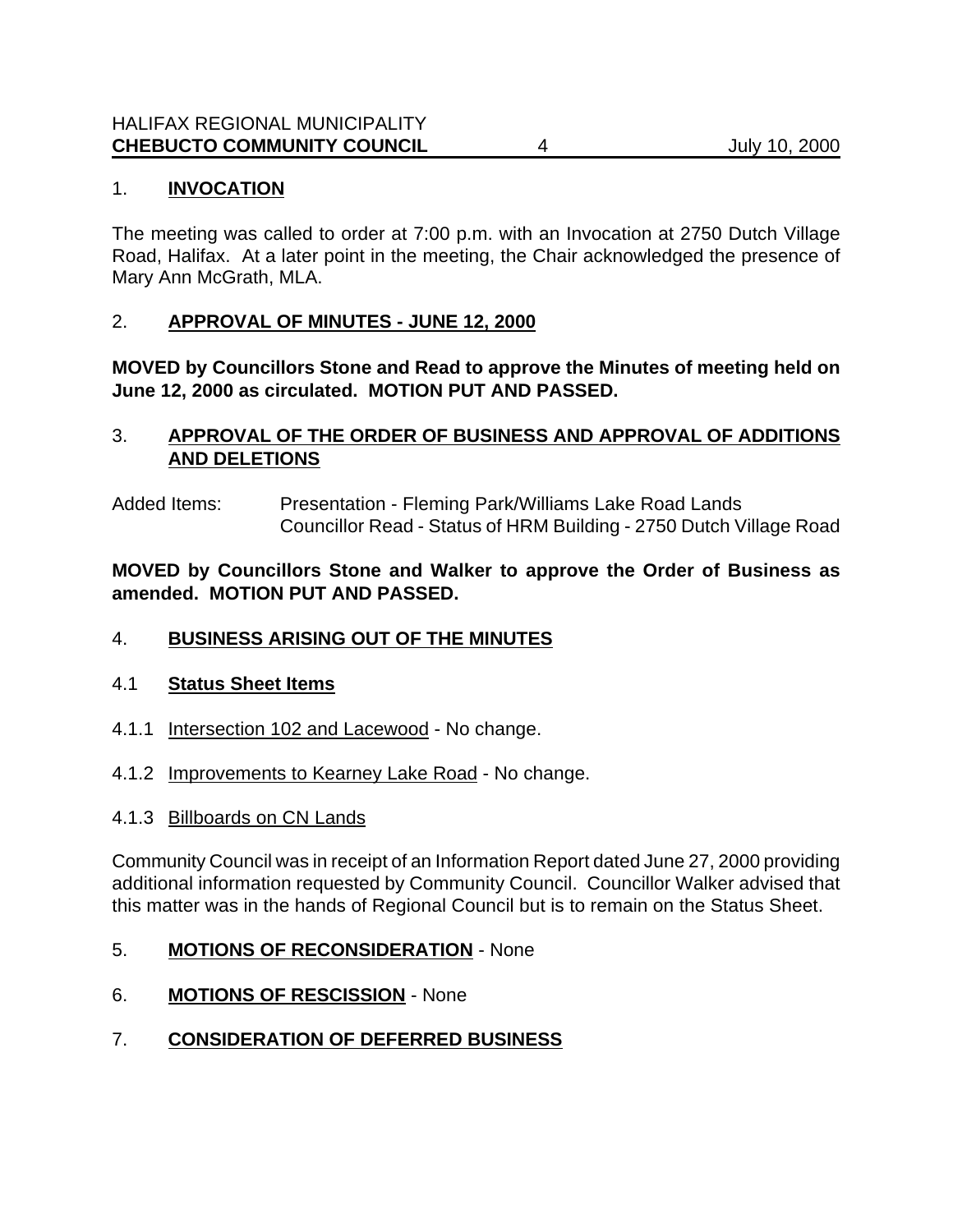## 7.1 **Decision of Community Council re Case 00210 - Development Agreement Application - 32 and 32A Frederick Avenue, Mainland Halifax**

The Public Hearing for this application was held on June 12, 2000. At that time, further information was requested which was received at this meeting by way of an Addendum Report dated June 26, 2000.

Councillor Walker asked why the time frame was four years this time instead of two. In response, Paul Morgan, Planner advised that the number was arbitrary but if the applicant did not complete the project in two years, they would not have to come back.

Councillor Walker then asked for clarification as to whether or not the property was still In Trust. In response, Mr. Morgan advised that when the subdivision plan was approved, that was the name at that time. Lot 63A and 63B were shown as being held in Trust.

Councillor Walker asked if changes could be made to the agreement. In response, Mr. Morgan advised that there were limitations in terms of how big an amendment Community Council could make after a Public Hearing.

Councillor Walker said he would like to have the following changed:

- 1. Replace the existing fence, not repair it;
- 2. The house in front to be fixed up as indicated after the execution of the agreement by the parties but before the start of 63B, and the lawn mowed.
- 3. Four years to be changed to two years.

Mr. Ron Peters, on behalf of W. M. Fares & Associates indicated he was in agreement with the requests made by Councillor Walker.

**MOVED by Councillors Walker and Stone to approve the Development Agreement, attached as Attachment III to the Staff Report dated May 18, 2000 with the addition of a clause 2.3 referred to in the Addendum Report dated June 26, 2000 but which will indicate that with regard to Lot 63A, the existing fence be replaced not repaired, all trim on the building be painted, the lawn mowed and work to take place after the execution of this agreement by the parties and before the start of 63B. Further, that the time frame be changed from four years to two years.**

**Further, that the applicant be given one hundred and twenty (120) days to sign the Development Agreement from the date of approval by Community Council, or the date of any other approvals required to sign the Agreement as the case may be, unless an extension thereof is granted by Community Council at the request of the**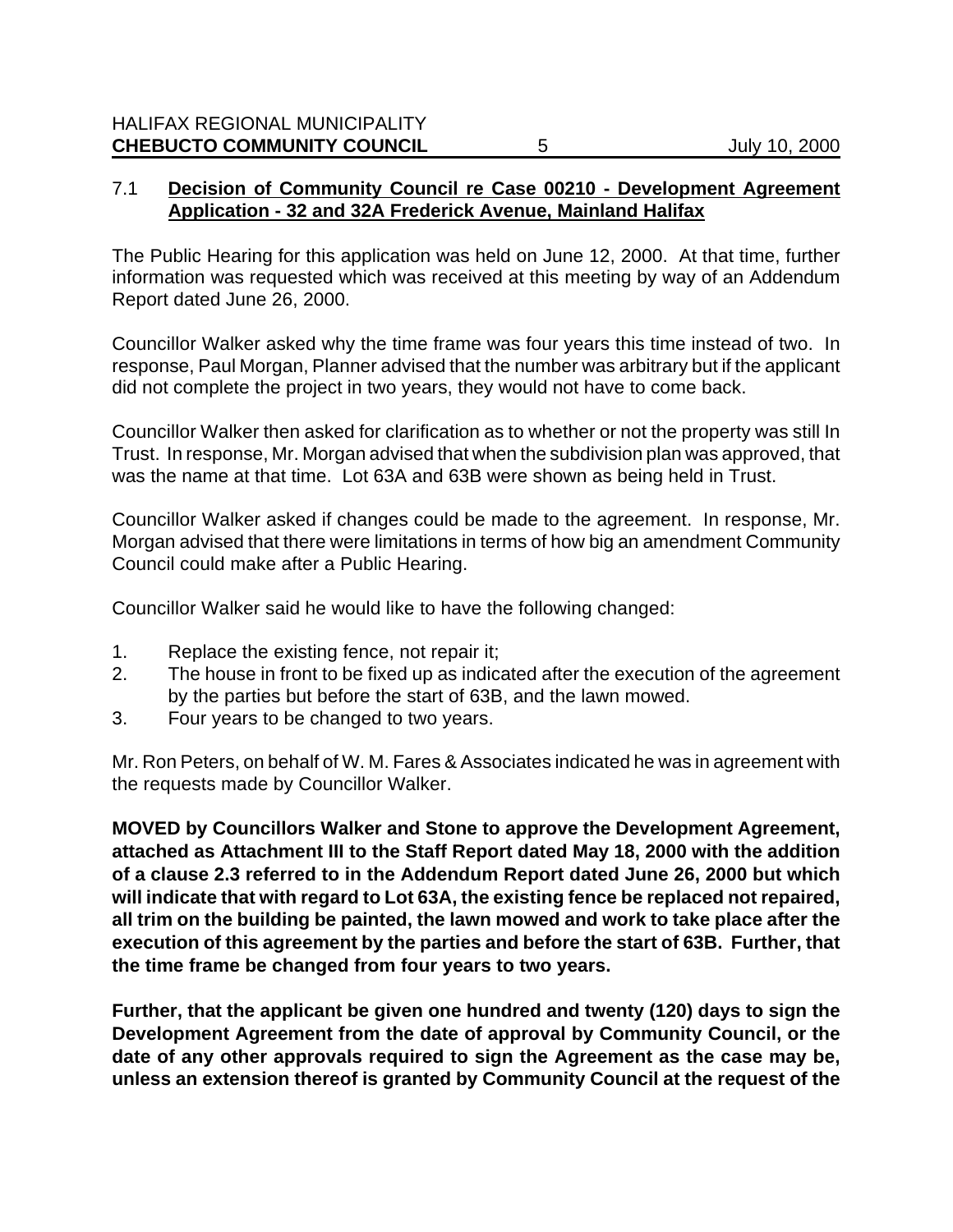**applicant; otherwise, this approval will be void and obligations arising hereunder shall be at an end.**

#### **MOTION PUT AND PASSED.**

#### 8. **PUBLIC HEARINGS** - None

At this time, however, Councillor Adams indicated to the public that it had not been possible to set a Public Hearing date for September 11, 2000 for the Midyat development in the Colpitt Lake area of Spryfield. This has been taken off the Agenda because of issues raised by the Executive of the Herring Cove Ratepayers Association, members of the McIntosh Run Clean Up Committee and Engineering Department of HRM. He was not sure when the Public Hearing would be held at this time.

#### 9. **CORRESPONDENCE, PETITIONS AND DELEGATIONS** - None

#### 10. **REPORTS**

## 10.1 **Case 00257 - Application for a Stage II Development Agreement for Lands within Clayton Park West, Phase 4G (Block BC-9A)**

A Staff Report dated June 12, 2000 was before Community Council. Mr. Austin French, Regional Coordinator, Planning Services and Mr. Bernard Moe, Planner were in attendance for this item.

Bernard Moe provided an overview with the aid of overheads of a concept plan for the Mainland North area which, in consultation with several property owners, concerns the lands to the south and west of Mainland Commons. The application before Community Council falls within those lands. He advised he expected the concept plan would be useful in guiding future development.

Following Mr. Moe's presentation, Austin French provided an overview of the application with the aid of overheads. Staff was recommending approval of the application.

Councillor Stone asked if the 275' of roadway would cost HRM anything. In response, Mr. French advised no, and that there was some advantage to HRM because it brings HRM that much closer to its connection to the Mainland Commons.

Councillor Stone, referring to the wooded area and open space, asked how far the building would be from Regency Park Drive. Mr. Mike Willett, representing Clayton Developments advised it was 400'.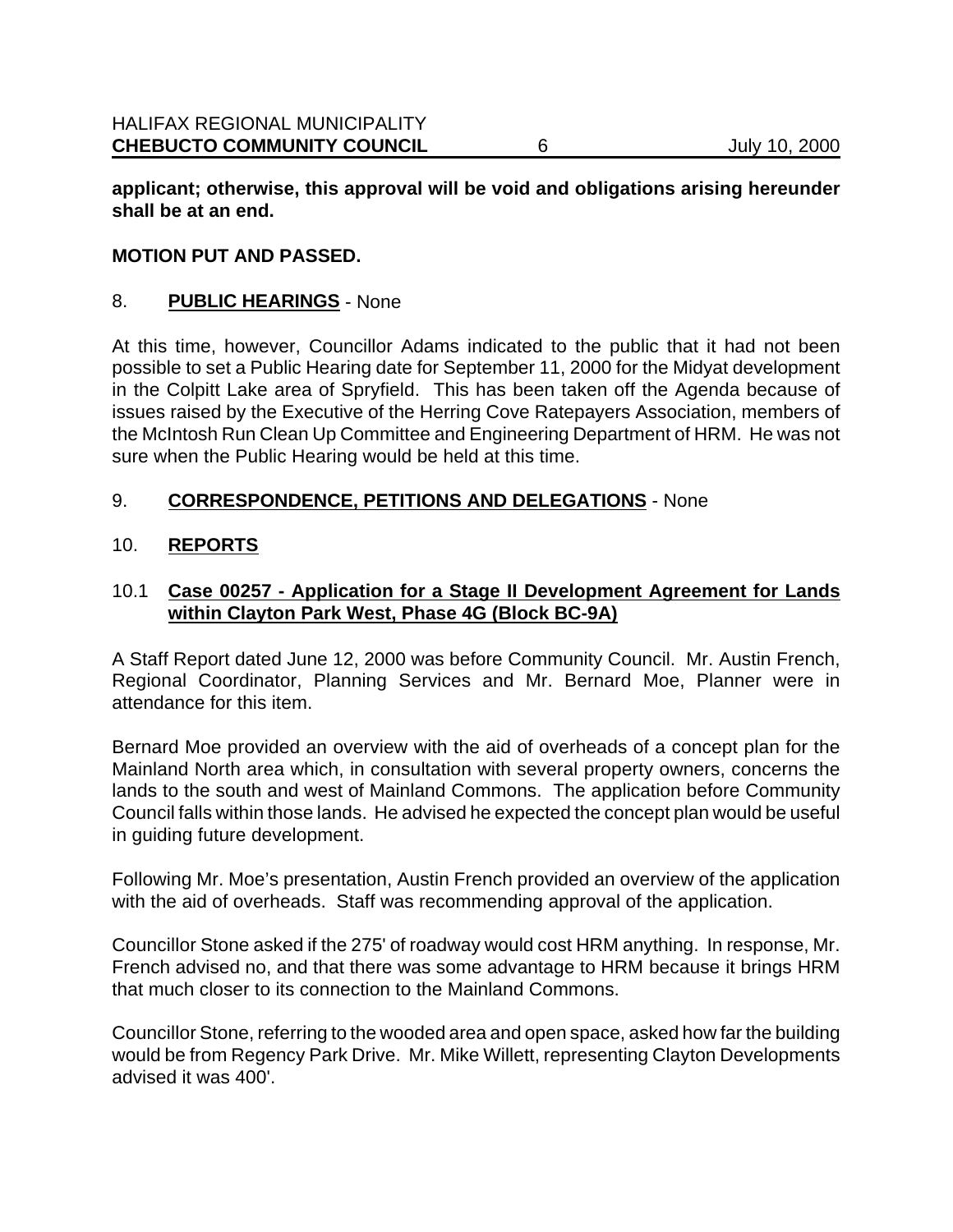| <b>CHEBUCTO COMMUNITY COUNCIL</b>    | July 10, 2000 |
|--------------------------------------|---------------|
| <b>HALIFAX REGIONAL MUNICIPALITY</b> |               |

Councillor Stone asked if the road into the building would be taken over by HRM. In response, Mr. Mike Willett advised it was intended to be a public street, up to required standards and turned over to HRM as soon as it is built.

Councillor Read referred to information received from Halifax/Halifax County Watershed Advisory Board re the Home Depot property on controlling peak flow rates. Home Depot was adjacent to the property in question. He said, however, that it appeared that the measures described in the Development Agreement did not seem to be as extensive as Home Depot's. He asked if runoff from the parking lot and the building would be controlled in such a manner that the flow into the stream would not exceed normal peak flows. In response, Mr. French quoted from Sections 2.11 to 2.14 of the proposed Development Agreement.

Mr. Roger Wells, Regional Coordinator, Planning Services advised that Home Depot would have a 0.55 runoff co-efficient. There was a difference in site topography between the two sites, however, as a significantly higher percentage of the Home Depot site was to be turned into impervious surface. A substantial acreage of the site in question would be maintained in its natural environment. The site in question was emptying into an open watercourse as opposed to the Home Depot site where a section of the stream is piped. A large portion of the site in question would remain undisturbed.

Mr. Mike Willett, Clayton Developments added that the site in question would also have 0.55 co-efficient design control features.

Councillor Walker asked how long it would take Regency Park Drive to get to Main Avenue. In response, Mr. French advised that it depends on the amount of activity. Staff was dealing with this through the concept plan by looking at various options open to landowners and HRM.

Councillor Walker expressed concern that if a connection is made to Main Avenue, Main Avenue would be a connector road whether that is the plan or not. He requested that staff look at the impact of this as the only way it would not be a connector would be if the new road went over or under Main Avenue. In response, Mr. Moe advised that Traffic Authority was involved in the concept planning exercise. Traffic Authority felt that Main Avenue should not be a collector.

**MOVED by Councillors Stone and Read to approve the Stage II Development Agreement for the lands within Clayton Park West Phase 4G (Block BC-9A) as indicated in Attachment I of the Staff Report dated June 12, 2000. Further, require the agreement be signed within 120 days or any extension thereof granted by Council on request of the applicant from the date of final approval by Council and any other bodies as necessary whichever approval is later, including applicable**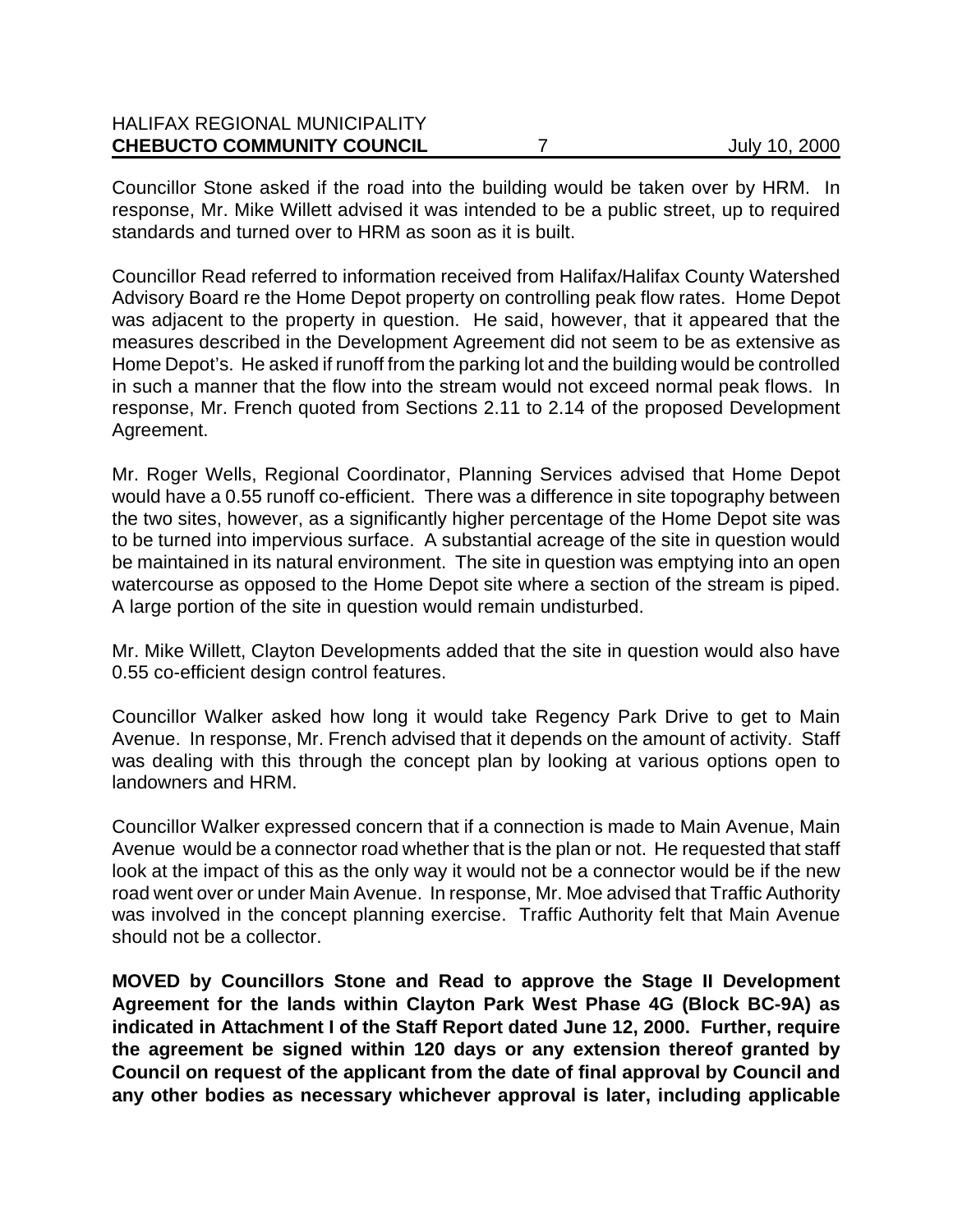**appeal periods; otherwise, this approval will be void and obligations arising hereunder shall be at an end. MOTION PUT AND PASSED.**

## 10.2 **Case 00230 - Development Agreement for 2688 Dutch Village Road, Halifax "Pepperberry" (Bed and Breakfast) - Give Notice of Motion and Set Public Hearing Date**

A Staff Report dated July 5, 2000 was before Community Council.

**MOVED by Councillors Read and Walker to give Notice of Motion to consider the application and to schedule a Public Hearing for September 11, 2000. MOTION PUT AND PASSED.**

#### 10.3 **Hemlock Ravine Park Management Plan**

Mr. Peter Bigelow, General Manager, Recreation Facilities and Mr. Colin Stuart, Co-Chair of the Hemlock Ravine Management Plan Committee were in attendance for this item. Mr. Bigelow advised that the Hemlock Ravine Park Management Plan was before Chebucto Community Council tonight and would be before Regional Council tomorrow night for recommendation. He provided background on the creation of Hemlock Ravine Park, the vision for the park, natural, historical and recreational assets, zoning system, development of lands to the north, the management plan. This will be HRM's first park management plan. The management plan is a condition of the lease with the provincial government.

Mr. Colin Stuart expressed appreciation to the volunteers and staff and provided information on changes that might affect the park in the future, possibility of additional land, protection of the heart-shaped pond, identification of issues, new trails and acquisition of additional land.

Councillor Stone congratulated Mr. Bigelow and staff, Mr. Stuart and volunteers, the area MLA in putting the management plan together. He hoped the management plan would lead to a better park in the future. The volunteer organizations were important in this respect and he appreciated their input and hard work.

Mr. Bigelow and Mr. Stuart then answered questions.

**MOVED by Councillors Stone and Walker to advise Regional Council that Chebucto Community Council accepts the Hemlock Ravine Park Management Plan and recommends same to Regional Council. MOTION PUT AND PASSED.**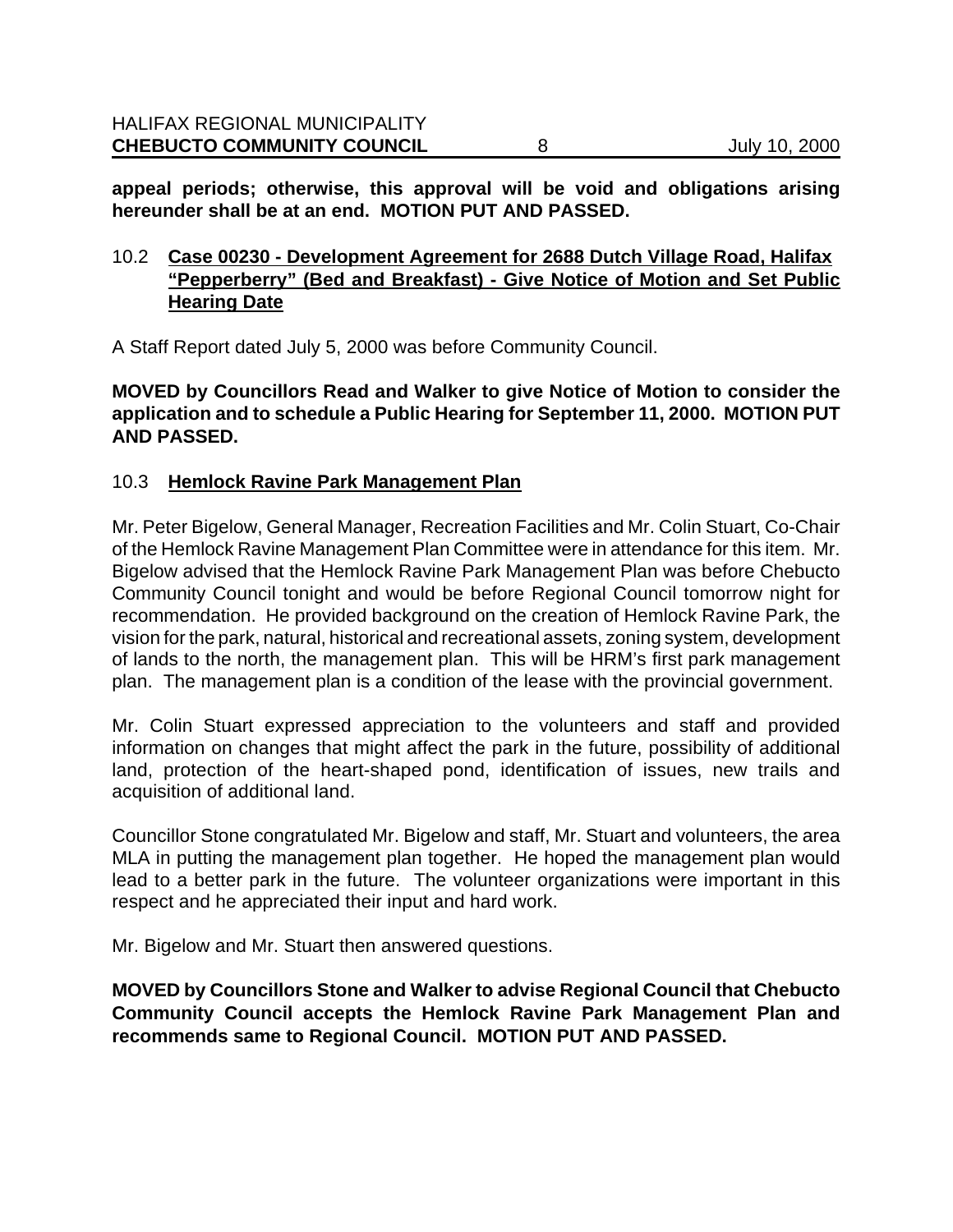## 10.4 **Case 00207 - Request by Atlantic Shopping Centres to Amend the C-2A Zone Signage Requirements in the Land Use By-laws for Halifax Peninsula and Halifax Mainland (Give First Reading and set Joint Public Hearing Date)**

A Staff Report dated July 6, 2000 was before Community Council.

**MOVED by Councillor Stone to give First Reading to the proposed amendments to the C-2A Zone sign requirements in the Land Use By-laws for Halifax Peninsula and Halifax Mainland respectively and schedule a joint Public Hearing for August 22, 2000.**

The motion was lost due to lack of a seconder. Regional Council will be advised.

# 10.5 **Case 00061 - Proposed Amendment to the Stage II Development Agreement for Phases 1A and 2 - Royale Hemlock Estates**

A Staff Report dated July 6, 2000 was before Community Council. Mr. Paul Morgan, Planner provided an overview of the application which consisted of proposed minor amendments to the agreement approved by Community Council in the Spring.

**MOVED by Councillors Stone and Walker that the Stage II Development Agreement approved at the March 6, 2000 session of Chebucto Community Council be amended by:**

- **1. Substituting a revised Schedule B, presented as Attachment II to the Addendum Report dated July 6, 2000 for the Schedule B previously approved; and**
- **2. Replacing Section 3.3 of the Agreement with the following: "Notwithstanding clause (c) of Section 3.1, the minimum required frontage and area may be reduced by fourteen (14) percent for a maximum of seventeen (17) Category A or B lots provided that the total number of Category A and B lots approved under this Agreement are not increased".**

# **MOTION PUT AND PASSED.**

# 10.6 **Case 00264 - Stage II Development Agreement Application - Phase 4C of Glenbourne Subdivision**

A Staff Report dated July 5, 2000 was before Community Council. Paul Morgan, Planner provided an overview of the application and advised that staff was recommending approval. The application was to relocate the cul-de-sac so that access is off Parkland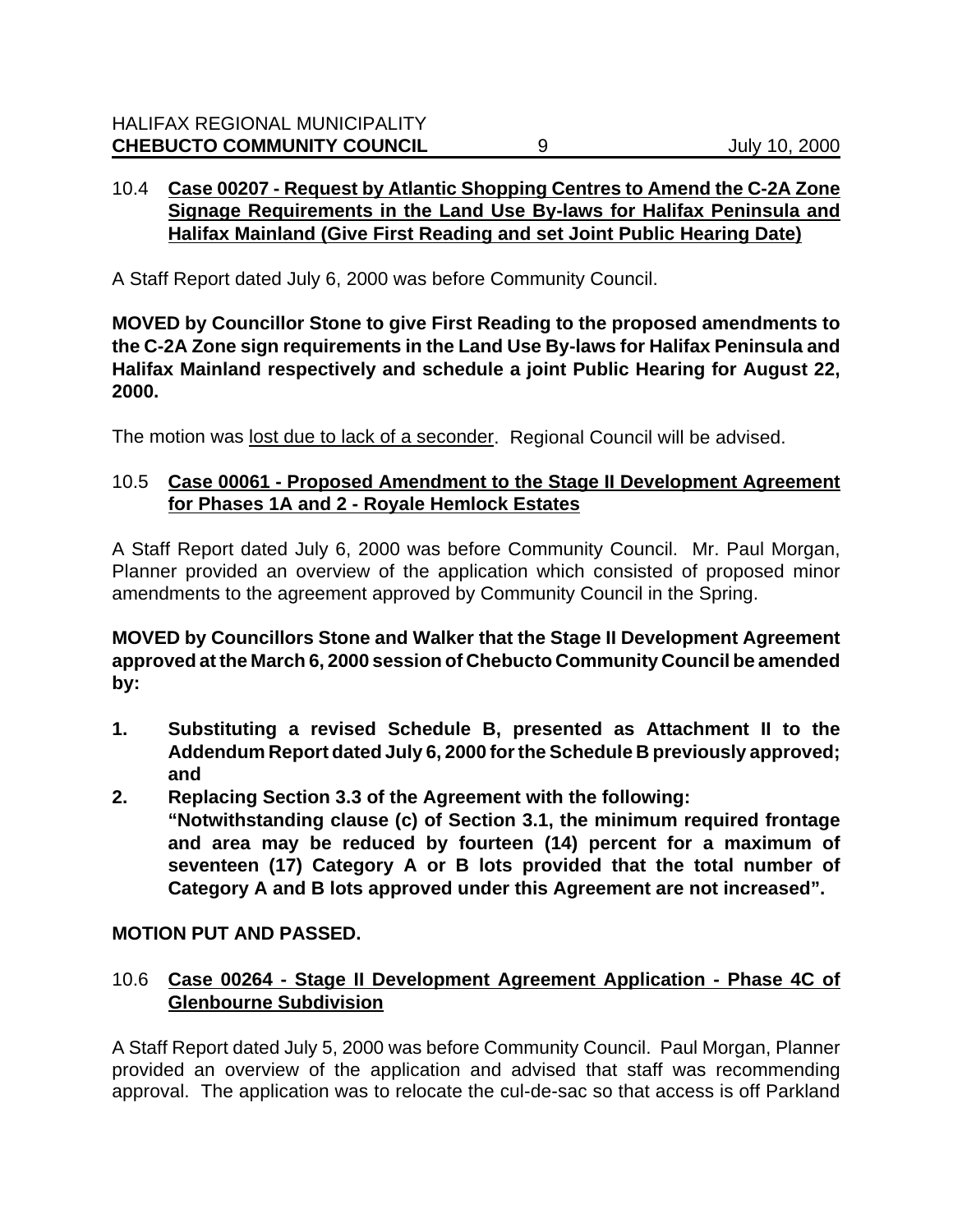| <b>CHEBUCTO COMMUNITY COUNCIL</b>    | July 10, 2000 |
|--------------------------------------|---------------|
| <b>HALIFAX REGIONAL MUNICIPALITY</b> |               |

Drive. The amendments to the planned subdivision would allow for one additional lot within the cul-de-sac but would be in accordance with R-1 zone standards with a minimum of 50' frontage and 5000 sq. ft. in area. Traffic Authority has reviewed the plan and are satisfied that the redesign of the subdivision would not pose a problem.

Councillor Stone requested that staff ensure the cul-de-sac inner circle is landscaped and presentable to Parks and Recreation Department before it is taken over.

**MOVED BY Councillors Stone and Read to approve the Stage II Development Agreement, presented as Attachment IV of the Staff Report dated July 5, 2000 to permit an eighteen (18) lot subdivision for single unit dwellings in Glenbourne Subdivision; and the applicant be required to sign the agreement within 120 days, or any extension thereof granted by Community Council on the request of the applicant, from the date of final approval by Chebucto Community Council and any other bodies as necessary, whichever approval is later, including applicable appeal periods; otherwise, this approval will be void and obligations arising hereunder shall be at an end. MOTION PUT AND PASSED.**

11. **MOTIONS** - None

#### 12. **ADDED ITEMS**

#### 12.1 **Presentation - Fleming Park/Williams Lake Road Lands**

Roger Wells, Regional Coordinator, Planning Services introduced Melanie Dobson, Chair of the Fleming Park/Williams Lake Citizens Committee and Bill Campbell, a member of the Committee. He also identified other members of the Committee in attendance.

Ms. Dobson provided information on the preparation of the proposed concept plan, the location of the lands in question, the ownership of said lands, the mandate of the Committee, the zoning in place, survey and workshop held, consensus received from the community, which was to secure natural parkland as an extension of Fleming Park for environmental protection and quality recreation, possibility of land exchange, with limited support for residential development and, if any, R-1.

Mr. Bill Campbell then provided information on development principles such as pedestrian access, vehicle access, trails, active recreation, protection of waterbodies, wildlife corridors, maintaining a significant portion of the HRM land as parkland and residential development.

Councillor Read congratulated the Committee on its endeavours.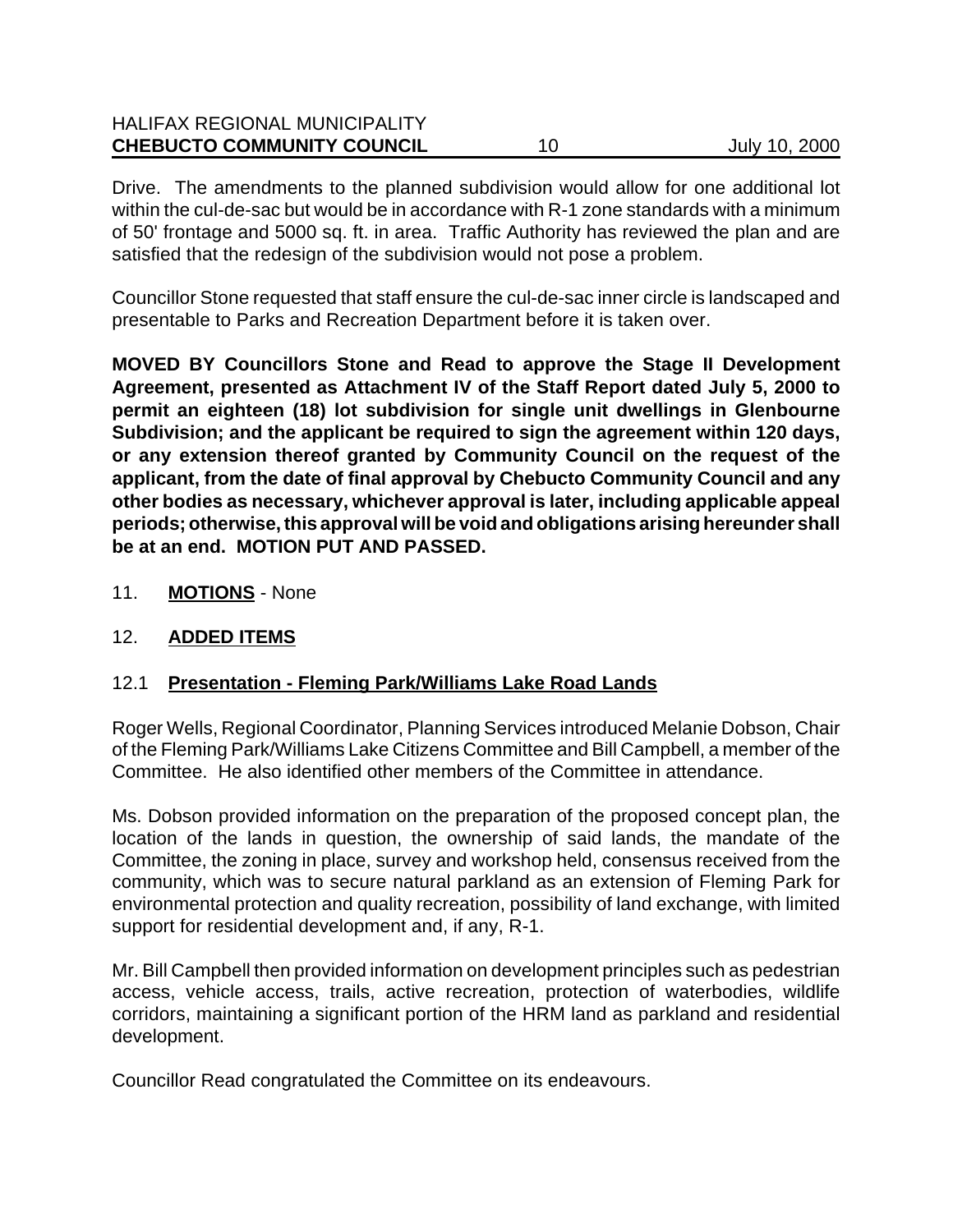| <b>CHEBUCTO COMMUNITY COUNCIL</b>    | July 10, 2000 |
|--------------------------------------|---------------|
| <b>HALIFAX REGIONAL MUNICIPALITY</b> |               |

Councillor Stone referred to Forward Avenue and asked if there was any development proposed in that area. In response, Mr. Campbell advised it would be potential residential development and he understood there was an application in now.

Mr. Wells advised that staff has been in consultation with the three property owners throughout the process. They have remained open in terms of potential scenarios that could be developed, either working in conjunction with HRM, land swaps and purchase. Everything is on the table at this point to come up with the best overall product for the community. He advised further that the presentation tonight was an update and that, hopefully in September, a formal report would come forward outlining the findings and recommendations. What staff will be looking for from Chebucto Community Council would be to forward to Regional Council because there would have to be a series of MPS amendments to implement the recommendations.

## 12.1 **Status of HRM Building - 2750 Dutch Village Road**

Councillor Read advised he has heard rumors about the possible sale of the former County Building, which was in his District. He requested a staff report on the status and potential disposition of the building. In addition, he requested that the report include information from Planning Department with respect to the Municipal Planning Strategy designation of this property as Residential, even though zoned C-1 as it might potentially be sold for office uses but the designation of the property is Residential.

#### **MOVED by Councillors Read and Walker that a report be requested in this regard.**

In seconding the motion, Councillor Walker asked what time line Councillor Read had in mind for receipt of the report. In response, Councillor Read acknowledged that since Community Council does not meet again until September 11 and the sale of land is dealt with by Regional Council, he requested the report be provided to Regional Council on August 15, 2000.

#### **MOTION PUT AND PASSED.**

# 13. **NOTICES OF MOTION** - None

#### 14. **PUBLIC PARTICIPATION**

Ms. Mary Ann McGrath, 33 Hamshaw Drive referred to the Petition presented on behalf of the residents of the community of Kearney Lake this time last year. She then advised of the problems the residents faced this year on July 2 with regard to parking, policing, non-issuance of tickets, permitting, pylons and blockades. She circulated pictures taken that day and advised that she would be meeting with Insp. Falkenham about this clearly